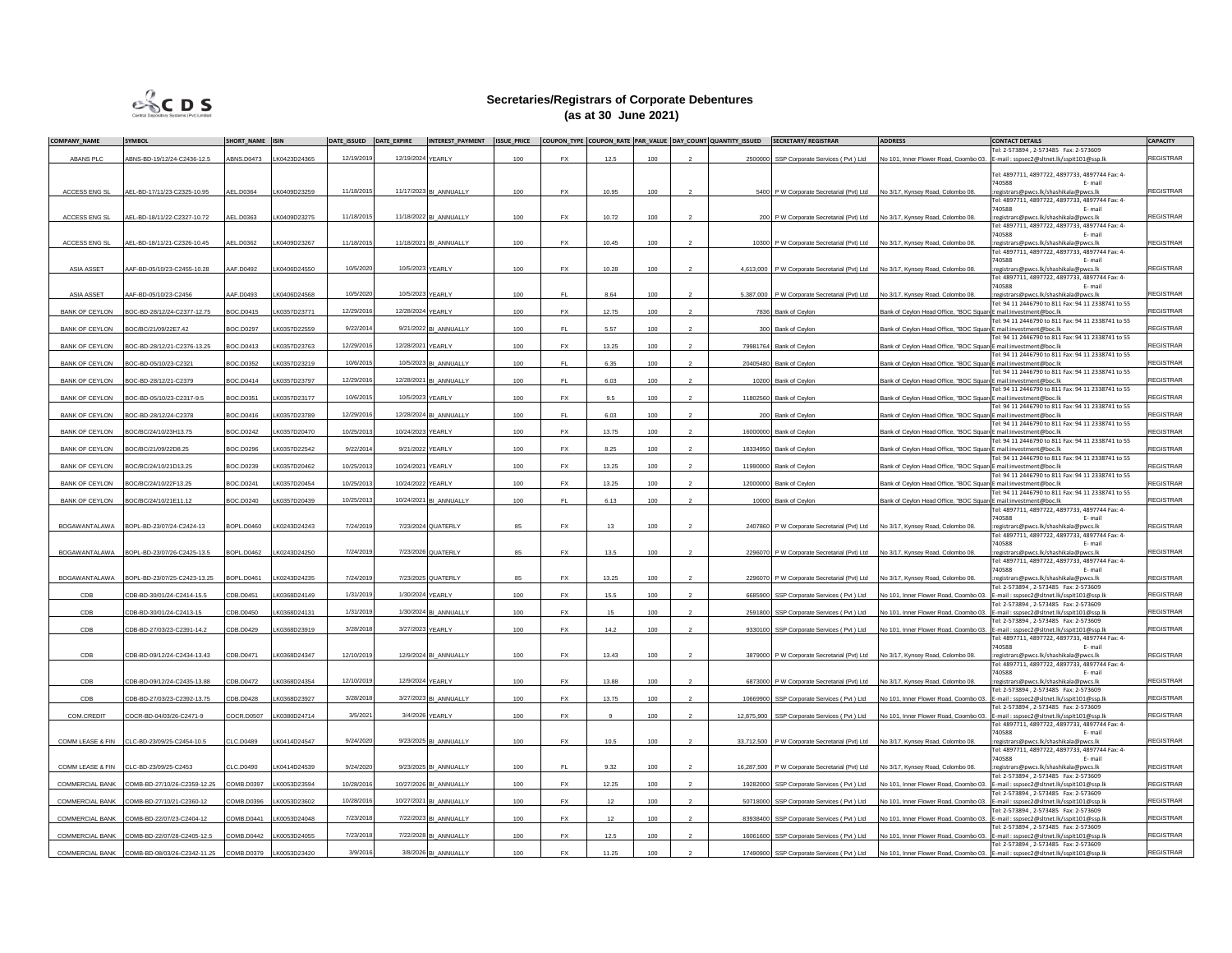| <b>COMPANY NAME</b>  | <b>SYMBOL</b>                                                                                                                                                                                                                                                                                                                                                                                                                                      | SHORT NAME ISIN   |              | DATE_ISSUED DATE_EXPIRE |                   |                        |            |                        |         |         |                |             | INTEREST_PAYMENT ISSUE_PRICE COUPON_TYPE COUPON_RATE PAR_VALUE DAY_COUNT QUANTITY_ISSUED SECRETARY/REGISTRAR | <b>ADDRESS</b>                        | <b>CONTACT DETAILS</b>                                                                                                      | <b>CAPACITY</b>  |
|----------------------|----------------------------------------------------------------------------------------------------------------------------------------------------------------------------------------------------------------------------------------------------------------------------------------------------------------------------------------------------------------------------------------------------------------------------------------------------|-------------------|--------------|-------------------------|-------------------|------------------------|------------|------------------------|---------|---------|----------------|-------------|--------------------------------------------------------------------------------------------------------------|---------------------------------------|-----------------------------------------------------------------------------------------------------------------------------|------------------|
| DFCC BANK PLC        | DFCC-BD-23/10/27-C2457-9.25                                                                                                                                                                                                                                                                                                                                                                                                                        | DFCC.D0495        | LK0055D24571 | 10/23/202               | 10/23/2027        | YEARLY                 | 100        | <b>FX</b>              | 9.25    | 100     |                | 2.050.000   | SSP Corporate Services (Pvt ) Ltd                                                                            | No 101, Inner Flower Road, Coombo 03. | Tel: 2-573894, 2-573485 Fax: 2-573609<br>E-mail:sspsec2@sltnet.lk/sspit101@ssp.lk                                           | <b>REGISTRAR</b> |
| DECC BANK PLC        | DECC-BD-28/03/29-C2417-13.9                                                                                                                                                                                                                                                                                                                                                                                                                        | DECC D0455        | K0055D24175  | 3/28/2019               | 3/28/2029 YFARI Y |                        | 100        | <b>FX</b>              | 13.9    | $100 -$ | $\mathbf{z}$   | 44111700    | SSP Corporate Services (Pvt ) Ltd                                                                            |                                       | Tel: 2-573894.2-573485 Fax: 2-573609<br>No 101, Inner Flower Road, Coombo 03. E-mail: sspsec2@sltnet.lk/sspit101@ssp.lk     | <b>REGISTRAR</b> |
|                      |                                                                                                                                                                                                                                                                                                                                                                                                                                                    |                   |              |                         | 11/9/2021 YFARI Y |                        |            | <b>FX</b>              |         |         |                |             |                                                                                                              |                                       | Tel: 2-573894, 2-573485 Fax: 2-573609                                                                                       | <b>REGISTRAR</b> |
| DFCC BANK PLC        | DFCC-BD-09/11/21-C2366-12.15                                                                                                                                                                                                                                                                                                                                                                                                                       | DFCC.D0403        | LK0055D23664 | 11/9/2016               |                   |                        | 100        |                        | 12.15   | 100     |                | 9568600     | SSP Corporate Services (Pvt ) Ltd                                                                            |                                       | No 101. Inner Flower Road, Coombo 03. E-mail: sspsec2@sltnet.lk/sspit101@ssp.lk<br>Tel: 2-573894. 2-573485 Fax: 2-573609    |                  |
| DFCC BANK PLC        | DFCC-BD-29/03/25-C2394-13                                                                                                                                                                                                                                                                                                                                                                                                                          | DFCC.D0431        | K0055D23946  | 3/29/2018               | 3/29/2025 YEARLY  |                        | 100        | FX                     | 13      | 100     |                | 40865300    | SSP Corporate Services (Pvt) Ltd                                                                             | No 101, Inner Flower Road, Coombo 03. | E-mail:sspsec2@sltnet.lk/sspit101@ssp.lk<br>Tel: 2-573894, 2-573485 Fax: 2-573609                                           | <b>REGISTRAR</b> |
| DFCC BANK PLC        | DFCC-BD-09/11/23-C2367-12.75                                                                                                                                                                                                                                                                                                                                                                                                                       | DFCC.D0404        | LK0055D23672 | 11/9/2016               | 11/9/2023 YEARLY  |                        | 100        | <b>FX</b>              | 12.75   | 100     |                | 60431400    | SSP Corporate Services (Pvt) Ltd                                                                             | No 101, Inner Flower Road, Coombo 03. | E-mail:sspsec2@sltnet.lk/sspit101@ssp.lk<br>Tel: 2-573894, 2-573485    Fax: 2-573609                                        | <b>REGISTRAR</b> |
| DFCC BANK PLC        | DFCC-BD-29/03/23-C2393-12.6                                                                                                                                                                                                                                                                                                                                                                                                                        | DFCC.D0430        | LK0055D23938 | 3/29/2018               | 3/29/2023 YEARLY  |                        | 100        | <b>FX</b>              | 12.6    | 100     |                |             | 29134700 SSP Corporate Services (Pvt ) Ltd                                                                   |                                       | No 101, Inner Flower Road, Coombo 03. E-mail: sspsec2@sltnet.lk/sspit101@ssp.lk                                             | <b>REGISTRAR</b> |
| DFCC BANK PLC        | DFCC-BD-28/03/24-C2416-13.5                                                                                                                                                                                                                                                                                                                                                                                                                        | DFCC.D0453        | LK0055D24167 | 3/28/2019               | 3/28/2024 YFARI Y |                        | 100        | <b>FX</b>              | 13.5    | $100 -$ |                | 38047600    | SSP Corporate Services (Pvt) Ltd                                                                             | No 101. Inner Flower Road. Coombo 03. | Tel: 2-573894. 2-573485 Fax: 2-573609<br>E-mail:sspsec2@sltnet.lk/sspit101@ssp.lk                                           | <b>REGISTRAR</b> |
| DFCC BANK PLC        | DFCC-BD-28/03/26-C2418-13.75                                                                                                                                                                                                                                                                                                                                                                                                                       | DFCC.D0454        | LK0055D24183 | 3/28/2019               | 3/28/2026 YEARLY  |                        | 100        | <b>FX</b>              | 13.75   | 100     |                | 17840700    | SSP Corporate Services (Pvt) Ltd                                                                             |                                       | Tel: 2-573894, 2-573485 Fax: 2-573609<br>No 101, Inner Flower Road, Coombo 03. E-mail : sspsec2@sltnet.lk/sspit101@ssp.lk   | <b>REGISTRAR</b> |
| DFCC BANK PLC        | DFCC-BD-23/10/25-C2458-9                                                                                                                                                                                                                                                                                                                                                                                                                           | DFCC.D0494        | LK0055D24589 | 10/23/2020              | 10/23/2025 YEARLY |                        | 100        | FX                     | 9       | 100     | $\mathcal{P}$  | 43,180,000  | SSP Corporate Services (Pvt) Ltd                                                                             |                                       | Tel: 2-573894, 2-573485 Fax: 2-573609<br>No 101, Inner Flower Road, Coombo 03. E-mail: sspsec2@sltnet.lk/sspit101@ssp.ll    | <b>REGISTRAR</b> |
|                      |                                                                                                                                                                                                                                                                                                                                                                                                                                                    |                   |              | 4/16/2021               | 4/15/2026 YFARI Y |                        | 100        | <b>FX</b>              | 9.35    | $100 -$ |                |             |                                                                                                              |                                       | Tel: 2-573894, 2-573485 Fax: 2-573609                                                                                       | <b>REGISTRAR</b> |
| ELECTRICITY BRD      | EB-BD-15/04/26-C2475-9.35                                                                                                                                                                                                                                                                                                                                                                                                                          | CEB.D0511         | K0462D24751  |                         |                   |                        |            |                        |         |         |                | 200,000,000 | SSP Corporate Services (Pvt) Ltd                                                                             | No 101, Inner Flower Road, Coombo 03. | E-mail:sspsec2@sltnet.lk/sspit101@ssp.lk<br>Tel: 2-573894, 2-573485 Fax: 2-573609                                           |                  |
| <b>FC TREASURIES</b> | FCT-BD-30/01/25-C2445-12.75                                                                                                                                                                                                                                                                                                                                                                                                                        | CT.D0482          | LK0439D24452 | 1/30/2020               |                   | 1/30/2025 BI ANNUALLY  | 100        | <b>FX</b>              | 12.75   | 100     |                | 7500000     | SSP Corporate Services (Pvt) Ltd                                                                             |                                       | No 101, Inner Flower Road, Coombo 03. E-mail : sspsec2@sltnet.lk/sspit101@ssp.lk<br>Tel: 2-573894 .2-573485 . Fax: 2-573609 | <b>REGISTRAR</b> |
| <b>FIRST CAPITAL</b> | CFVF-BD-07/02/26-C2465-10                                                                                                                                                                                                                                                                                                                                                                                                                          | CFVF.D0502        | K0222D24650  | 2/8/2021                |                   | 2/7/2026 YEARLY        | 100        | FX                     | 10      | 100     |                | 13,247,500  | SSP Corporate Services (Pvt) Ltd                                                                             |                                       | No 101, Inner Flower Road, Coombo 03. E-mail: sspsec2@sltnet.lk/sspit101@ssp.lk<br>Fel: 2-573894.2-573485 Fax: 2-573609     | <b>REGISTRAR</b> |
| <b>FIRST CAPITAL</b> | CFVF-BD-07/02/26-C2467                                                                                                                                                                                                                                                                                                                                                                                                                             | CFVF.D0503        | K0222D24676  | 2/8/2021                |                   | 2/7/2026 YEARLY        | 100        | EL.                    |         | 100     |                | 6.752.500   | SSP Corporate Services (Pvt ) Ltd                                                                            | No 101, Inner Flower Road, Coombo 03, | E-mail: sspsec2@sltnet.lk/sspit101@ssp.lk                                                                                   | <b>REGISTRAR</b> |
|                      |                                                                                                                                                                                                                                                                                                                                                                                                                                                    |                   |              |                         |                   |                        |            |                        |         |         |                |             |                                                                                                              |                                       | Tel: 4897711, 4897722, 4897733, 4897744 Fax: 4-<br>740588<br>E-mail                                                         |                  |
| <b>HAYLEYS</b>       | HAYL-BD-26/08/24-C2427                                                                                                                                                                                                                                                                                                                                                                                                                             | <b>HAYL.D0465</b> | LK0080D24272 | 8/26/2019               |                   | 8/26/2024 BI_ANNUALLY  | 100        | FL.                    | 7.82    | 100     | $\overline{2}$ |             | 16011900 P W Corporate Secretarial (Pvt) Ltd                                                                 | No 3/17. Kynsey Road, Colombo 08      | :registrars@pwcs.lk/shashikala@pwcs.lk<br>Tel: 4897711, 4897722, 4897733, 4897744 Fax: 4-                                   | <b>REGISTRAR</b> |
| HAYLEYS              | HAYL-BD-31/07/23-C2406-12.5                                                                                                                                                                                                                                                                                                                                                                                                                        | HAYL.D0443        | LK0080D24066 | 7/31/2018               |                   | 7/31/2023 BI ANNUALLY  | 100        | <b>FX</b>              | 12.5    | 100     |                |             | 25257200 P W Corporate Secretarial (Pvt) Ltd                                                                 | No 3/17, Kynsey Road, Colombo 08      | 740588<br>E-mail<br>:registrars@pwcs.lk/shashikala@pwcs.lk                                                                  | <b>REGISTRAR</b> |
|                      |                                                                                                                                                                                                                                                                                                                                                                                                                                                    |                   |              |                         |                   |                        |            |                        |         |         |                |             |                                                                                                              |                                       | Tel: 4897711, 4897722, 4897733, 4897744 Fax: 4-                                                                             |                  |
| <b>HAYLEYS</b>       | HAYL-BD-31/07/23-C2407                                                                                                                                                                                                                                                                                                                                                                                                                             | HAYL.D0444        | LK0080D24074 | 7/31/2018               |                   | 7/31/2023 BI ANNUALLY  | 100        | FL.                    | 6.9     | 100     |                |             | 10011000 P W Corporate Secretarial (Pvt) Ltd                                                                 | No 3/17, Kynsey Road, Colombo 08,     | 740588<br>E-mail<br>:registrars@pwcs.lk/shashikala@pwcs.lk                                                                  | <b>REGISTRAR</b> |
|                      |                                                                                                                                                                                                                                                                                                                                                                                                                                                    |                   |              |                         |                   |                        |            |                        |         |         |                |             |                                                                                                              |                                       | Tel: 4897711, 4897722, 4897733, 4897744 Fax: 4-<br>740588<br>E-mail                                                         |                  |
| HAYLEYS              | HAYL-BD-26/08/24-C2428-13                                                                                                                                                                                                                                                                                                                                                                                                                          | HAYL.D0464        | LK0080D24280 | 8/26/2019               |                   | 8/26/2024 BI_ANNUALLY  | 100        | FX                     | 13      | 100     |                |             | 13988100 P W Corporate Secretarial (Pvt) Ltd                                                                 | No 3/17, Kynsey Road, Colombo 08.     | :registrars@pwcs.lk/shashikala@pwcs.lk<br>Tel: 2-573894 . 2-573485   Fax: 2-573609                                          | <b>REGISTRAR</b> |
| <b>HDFC</b>          | IDFC-BD-20/11/25-C2330-12                                                                                                                                                                                                                                                                                                                                                                                                                          | IDFC.D0369        | K0339D23308  | 11/20/2015              | 11/20/2025 YEARLY |                        | 100        | FX                     | 12      | 100     |                | 14087700    | SSP Corporate Services (Pvt) Ltd                                                                             | No 101, Inner Flower Road, Coombo 03. | E-mail: sspsec2@sltnet.lk/sspit101@ssp.lk                                                                                   | <b>REGISTRAR</b> |
| <b>HNB</b>           | INB/BC/04/09/21A11.5                                                                                                                                                                                                                                                                                                                                                                                                                               | HNB.D0159         | K0078D16760  | 9/5/201                 | 9/4/2021          | <b>BI_ANNUALLY</b>     | 100        | <b>FX</b>              | 11.5    | 100     |                | 20000000    | SSP Corporate Services (Pvt) Ltd                                                                             | No 101, Inner Flower Road, Coombo 03. | Tel: 2-573894, 2-573485 Fax: 2-573609<br>E-mail:sspsec2@sltnet.lk/sspit101@ssp.lk                                           | <b>REGISTRAR</b> |
| HNB                  | INB/BC/31/07/22B16.75                                                                                                                                                                                                                                                                                                                                                                                                                              | INB.D0125         | LK0078D09939 | 8/1/2007                | 7/31/2022 YEARLY  |                        | 100        | <b>FX</b>              | 16.75   | 100     |                | 7000000     | SSP Corporate Services (Pvt) Ltd                                                                             |                                       | Tel: 2-573894, 2-573485 Fax: 2-573609<br>No 101, Inner Flower Road, Coombo 03. E-mail : sspsec2@sltnet.lk/sspit101@ssp.lk   | <b>REGISTRAR</b> |
| <b>HNB</b>           | INB/BC/31/03/2400F                                                                                                                                                                                                                                                                                                                                                                                                                                 | INB.D0109         | K0078D09392  | 6/7/2007                | 3/31/2024 N/A     |                        | 14.6756677 | ZR                     |         | 100     |                | 13628000    | SSP Corporate Services (Pvt) Ltd                                                                             | No 101, Inner Flower Road, Coombo 03  | Tel: 2-573894.2-573485 Fax: 2-573609<br>E-mail:sspsec2@sltnet.lk/sspit101@ssp.lk                                            | <b>REGISTRAR</b> |
|                      |                                                                                                                                                                                                                                                                                                                                                                                                                                                    |                   |              | 9/23/2019               |                   |                        |            |                        |         |         |                |             |                                                                                                              |                                       | Tel: 2-573894, 2-573485 Fax: 2-573609                                                                                       | <b>REGISTRAR</b> |
| HNB                  | INB-BD-22/09/24-C2430-12.3                                                                                                                                                                                                                                                                                                                                                                                                                         | <b>HNB.D0467</b>  | LK0078D24300 |                         | 9/22/2024 YEARLY  |                        | 100        | $\mathsf{F}\mathsf{X}$ | 12.3    | 100     |                | 19225700    | SSP Corporate Services (Pvt) Ltd                                                                             | No 101. Inner Flower Road, Coombo 03. | E-mail: sspsec2@sltnet.lk/sspit101@ssp.lk<br>Tel: 2-573894, 2-573485 Fax: 2-573609                                          |                  |
| <b>HNB</b>           | INB-BD-14/12/24-C2275-8.33                                                                                                                                                                                                                                                                                                                                                                                                                         | INB.D0312         | LK0078D22759 | 12/15/2014              |                   | 12/14/2024 BI_ANNUALLY | 100        | <b>FX</b>              | 8.33    | 100     |                | 840400      | SSP Corporate Services (Pvt) Ltd                                                                             |                                       | No 101, Inner Flower Road, Coombo 03. E-mail : sspsec2@sltnet.lk/sspit101@ssp.lk<br>Tel: 2-573894, 2-573485 Fax: 2-573609   | <b>REGISTRAR</b> |
| <b>HNB</b>           | INB-BD-22/09/26-C2431-12.8                                                                                                                                                                                                                                                                                                                                                                                                                         | INB D0468         | K0078D24318  | 9/23/2019               | 9/22/2026 YFARI Y |                        | 100        | <b>FX</b>              | 12.8    | $100 -$ |                | 80774300    | SSP Corporate Services (Pvt) Ltd                                                                             | No 101, Inner Flower Road, Coombo 03  | E-mail:sspsec2@sltnet.lk/sspit101@ssp.lk<br>Tel: 2-573894, 2-573485 Fax: 2-573609                                           | <b>REGISTRAR</b> |
| HNB                  | HNB-BD-01/11/21-C2362-11.75                                                                                                                                                                                                                                                                                                                                                                                                                        | INB.D0398         | LK0078D23625 | 11/1/2016               | 11/1/2021         | YEARLY                 | 100        | FX                     | 11.75   | 100     |                | 20000000    | SSP Corporate Services (Pvt) Ltd                                                                             |                                       | No 101, Inner Flower Road, Coombo 03. E-mail: sspsec2@sltnet.lk/sspit101@ssp.lk                                             | <b>REGISTRAR</b> |
| <b>HNB</b>           | HNB/BC/29/08/23A08                                                                                                                                                                                                                                                                                                                                                                                                                                 | HNB.D0206         | K0078D20027  | 8/30/2013               | 8/29/2023 YEARLY  |                        | 67.715     | <b>FX</b>              |         | 100     |                | 20000000    | SSP Corporate Services (Pvt) Ltd                                                                             |                                       | Tel: 2-573894. 2-573485 Fax: 2-573609<br>No 101, Inner Flower Road, Coombo 03. E-mail: sspsec2@sltnet.lk/sspit101@ssp.lk    | <b>REGISTRAR</b> |
| <b>HNB</b>           | INB-BD-01/11/23-C2361-13                                                                                                                                                                                                                                                                                                                                                                                                                           | INB.D0399         | LK0078D23617 | 11/1/2016               | 11/1/2023 YEARLY  |                        | 100        | <b>FX</b>              | 13      | 100     | $\overline{2}$ | 40000000    | SSP Corporate Services (Pvt) Ltd                                                                             | No 101, Inner Flower Road, Coombo 03, | Tel: 2-573894, 2-573485 Fax: 2-573609<br>E-mail: sspsec2@sltnet.lk/sspit101@ssp.lk                                          | <b>REGISTRAR</b> |
| <b>HNB FINANCE</b>   | INBF-BD-30/12/24-C2443-13.2                                                                                                                                                                                                                                                                                                                                                                                                                        | INBF.D0480        | LK0460D24433 | 12/30/2019              | 12/30/2024        | YEARLY                 | 100        | <b>FX</b>              | 13.2    | 100     |                | 1097080     | SSP Corporate Services (Pvt) Ltd                                                                             | No 101, Inner Flower Road, Coombo 03. | Tel: 2-573894, 2-573485 Fax: 2-573609<br>E-mail:sspsec2@sltnet.lk/sspit101@ssp.lk                                           | <b>REGISTRAR</b> |
| HNB FINANCE          |                                                                                                                                                                                                                                                                                                                                                                                                                                                    | HNBF D0481        |              | 12/30/2019              |                   |                        |            | <b>FX</b>              |         | $100 -$ |                |             |                                                                                                              |                                       | Tel: 2-573894, 2-573485 Fax: 2-573609                                                                                       | <b>REGISTRAR</b> |
|                      | INBF-BD-30/12/24-C2444-12.79                                                                                                                                                                                                                                                                                                                                                                                                                       |                   | LK0460D24441 |                         |                   | 12/30/2024 BI ANNUALLY | 100        |                        | 12.79   |         |                | 617400      | SSP Corporate Services (Pvt ) Ltd                                                                            | No 101, Inner Flower Road, Coombo 03. | E-mail:sspsec2@sltnet.lk/sspit101@ssp.lk<br>Tel: 2-573894, 2-573485 Fax: 2-573609                                           |                  |
| <b>KOTAGALA</b>      | KOTA-BD-31/08/24-C2461-7.5                                                                                                                                                                                                                                                                                                                                                                                                                         | KOTA.D0499        | K0244D24613  | 9/1/2020                | 8/31/2024 YEARLY  |                        | 100        | FX                     | 7.5     | 100     |                | 416.355     | SSP Corporate Services (Pvt ) Ltd                                                                            |                                       | No 101, Inner Flower Road, Coombo 03. E-mail: sspsec2@sltnet.lk/sspit101@ssp.lk<br>Tel: 2-573894, 2-573485 Fax: 2-573609    | <b>REGISTRAR</b> |
| KOTAGALA             | <0TA-BD-31/08/23-C2460-7.5                                                                                                                                                                                                                                                                                                                                                                                                                         | KOTA.D0498        | LK0244D24605 | 9/1/202                 | 8/31/2023 YEARLY  |                        | 100        | FX                     | $7.5\,$ | 100     |                | 416,355     | SSP Corporate Services (Pvt) Ltd                                                                             | Vo 101, Inner Flower Road, Coombo 03. | E-mail:sspsec2@sltnet.lk/sspit101@ssp.lk<br>Tel: 2-573894, 2-573485 Fax: 2-573609                                           | <b>REGISTRAR</b> |
| <b>KOTAGALA</b>      | KOTA-BD-31/08/26-C2464-7.5                                                                                                                                                                                                                                                                                                                                                                                                                         | <b>KOTA.D0501</b> | LK0244D24647 | 9/1/2020                | 8/31/2026 YEARLY  |                        | 100        | <b>FX</b>              | 7.5     | 100     |                | 418.225     | SSP Corporate Services (Pvt ) Ltd                                                                            |                                       | No 101. Inner Flower Road, Coombo 03. E-mail: sspsec2@sltnet.lk/sspit101@ssp.lk                                             | <b>REGISTRAR</b> |
| KOTAGALA             | KOTA-BD-31/08/25-C2463-7.5                                                                                                                                                                                                                                                                                                                                                                                                                         | <b>KOTA.D0500</b> | LK0244D24639 | 9/1/2020                | 8/31/2025 YEARLY  |                        | 100        | <b>FX</b>              | 7.5     | 100     |                | 416.355     | SSP Corporate Services (Pvt) Ltd                                                                             |                                       | Tel: 2-573894, 2-573485 Fax: 2-573609<br>No 101, Inner Flower Road, Coombo 03. E-mail: sspsec2@sltnet.lk/sspit101@ssp.lk    | REGISTRAR        |
| <b>KOTAGALA</b>      | <ota-bd-31 08="" 22-c2462-7.5<="" td=""><td><b>KOTA,D0497</b></td><td>K0244D24621</td><td>9/1/2020</td><td>8/31/2022 YFARI Y</td><td></td><td>100</td><td><b>FX</b></td><td>7.5</td><td>100</td><td></td><td>416.355</td><td>SSP Corporate Services (Pvt) Ltd</td><td>No 101, Inner Flower Road, Coombo 03.</td><td>Tel: 2-573894 .2-573485 . Fax: 2-573609<br/>E-mail:sspsec2@sltnet.lk/sspit101@ssp.lk</td><td><b>REGISTRAR</b></td></ota-bd-31> | <b>KOTA,D0497</b> | K0244D24621  | 9/1/2020                | 8/31/2022 YFARI Y |                        | 100        | <b>FX</b>              | 7.5     | 100     |                | 416.355     | SSP Corporate Services (Pvt) Ltd                                                                             | No 101, Inner Flower Road, Coombo 03. | Tel: 2-573894 .2-573485 . Fax: 2-573609<br>E-mail:sspsec2@sltnet.lk/sspit101@ssp.lk                                         | <b>REGISTRAR</b> |
| <b>KOTAGALA</b>      | KOTA-BD-31/08/21-C2459-7.5                                                                                                                                                                                                                                                                                                                                                                                                                         | <b>KOTA,D0496</b> | LK0244D24597 | 9/1/2020                | 8/31/2021 YEARLY  |                        | 100        | <b>FX</b>              | 7.5     | 100     |                | 416,355     | SSP Corporate Services (Pvt) Ltd                                                                             |                                       | Tel: 2-573894.2-573485 Fax: 2-573609<br>No 101, Inner Flower Road, Coombo 03. E-mail : sspsec2@sltnet.lk/sspit101@ssp.lk    | <b>REGISTRAR</b> |
|                      |                                                                                                                                                                                                                                                                                                                                                                                                                                                    |                   |              |                         |                   |                        |            |                        |         |         |                |             |                                                                                                              |                                       | Tel: 4897711, 4897722, 4897733, 4897744 Fax: 4-                                                                             |                  |
| LOLCHOLDINGS         | OLC-BD-24/02/26-C2470-10.25                                                                                                                                                                                                                                                                                                                                                                                                                        | LOLC.D0504        | LK0113D24701 | 2/24/2021               | 2/24/2026 YEARLY  |                        | 100        | FX                     | 10.25   | 100     |                | 29.317.500  | P W Corporate Secretarial (Pvt) Ltd                                                                          | No 3/17. Kynsey Road, Colombo 08.     | 740588<br>E-mail<br>:registrars@pwcs.lk/shashikala@pwcs.lk                                                                  | <b>REGISTRAR</b> |
| LOLCHOLDINGS         | OLC-BD-27/09/24-C2432-15                                                                                                                                                                                                                                                                                                                                                                                                                           | OLC.D0469         | LK0113D24321 | 9/27/2019               |                   | 9/27/2024 BI_ANNUALLY  | 100        | <b>FX</b>              | 15      | 100     |                | 49998400    | SSP Corporate Services (Pvt) Ltd                                                                             |                                       | Tel: 2-573894, 2-573485 Fax: 2-573609<br>No 101, Inner Flower Road, Coombo 03. E-mail: sspsec2@sltnet.lk/sspit101@ssp.lk    | <b>REGISTRAR</b> |
|                      |                                                                                                                                                                                                                                                                                                                                                                                                                                                    |                   |              |                         |                   |                        |            |                        |         |         |                |             |                                                                                                              |                                       | Tel: 4897711, 4897722, 4897733, 4897744 Fax: 4-<br>740588<br>F-mail                                                         |                  |
| L O L C HOLDINGS     | LOLC-BD-24/02/26-C2469-9.85                                                                                                                                                                                                                                                                                                                                                                                                                        | LOLC.D0505        | LK0113D24693 | 2/24/2021               |                   | 2/24/2026 QUATERLY     | 100        | FX                     | 9.85    | 100     |                |             | 7,521,400 P W Corporate Secretarial (Pvt) Ltd                                                                | No 3/17, Kynsey Road, Colombo 08.     | :registrars@pwcs.lk/shashikala@pwcs.lk                                                                                      | <b>REGISTRAR</b> |
|                      |                                                                                                                                                                                                                                                                                                                                                                                                                                                    |                   |              |                         |                   |                        |            |                        |         |         |                |             |                                                                                                              |                                       | Tel: 4897711, 4897722, 4897733, 4897744 Fax: 4-<br>740588<br>E-mail                                                         |                  |
| LOLCHOLDINGS         | LOLC-BD-24/02/31-C2468-12                                                                                                                                                                                                                                                                                                                                                                                                                          | LOLC.D0506        | LK0113D24685 | 2/24/202                | 2/24/2031 YEARLY  |                        | 100        | <b>FX</b>              | 12      | 100     |                |             | 63,161,100 P W Corporate Secretarial (Pvt) Ltd                                                               | No 3/17, Kynsey Road, Colombo 08      | :registrars@pwcs.lk/shashikala@pwcs.lk<br>Fel: 2-573894, 2-573485 Fax: 2-57360!                                             | <b>REGISTRAR</b> |
| L O L C HOLDINGS     | LOLC-BD-27/09/24-C2433                                                                                                                                                                                                                                                                                                                                                                                                                             | LOLC.D0470        | LK0113D24339 | 9/27/2019               |                   | 9/27/2024 BI_ANNUALLY  | 100        | FL.                    | 8.25    | 100     |                |             | 1600 SSP Corporate Services (Pvt ) Ltd                                                                       | No 101. Inner Flower Road. Coombo 03. | E-mail: sspsec2@sltnet.lk/sspit101@ssp.lk<br>Tel: 2-573894, 2-573485 Fax: 2-573609                                          | <b>REGISTRAR</b> |
| LOLCHOLDINGS         | LOLC-BD-30/07/22-C2385-13                                                                                                                                                                                                                                                                                                                                                                                                                          | OLC.D0422         | LK0113D23851 | 7/31/2017               | 7/30/2022         | ANNUALLY               | 100        | <b>FX</b>              | 13      | 100     |                | 20000000    | SSP Corporate Services (Pvt ) Ltd                                                                            | No 101. Inner Flower Road, Coombo 0   | E-mail:sspsec2@sltnet.lk/sspit101@ssp.lk                                                                                    | <b>REGISTRAR</b> |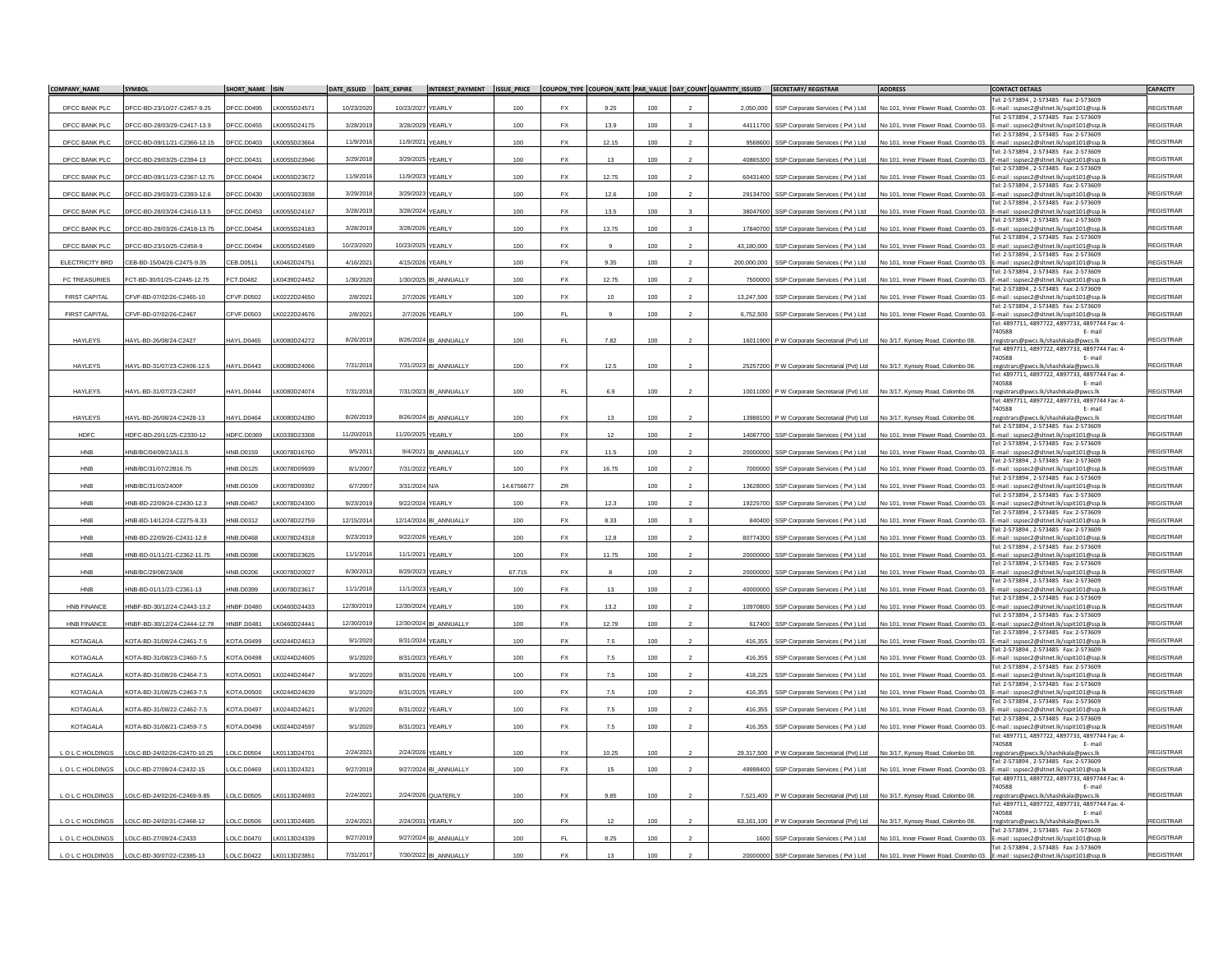| <b>COMPANY NAME</b>  | SYMBOL                       | SHORT NAME ISIN   |               | DATE_ISSUED DATE_EXPIRE          |                        |       |               |                  |         |            | INTEREST_PAYMENT ISSUE_PRICE COUPON_TYPE COUPON_RATE PAR_VALUE DAY_COUNT QUANTITY_ISSUED SECRETARY/REGISTRAR | <b>ADDRESS</b>                                                         | <b>CONTACT DETAILS</b>                                                                                                    | <b>CAPACITY</b>  |
|----------------------|------------------------------|-------------------|---------------|----------------------------------|------------------------|-------|---------------|------------------|---------|------------|--------------------------------------------------------------------------------------------------------------|------------------------------------------------------------------------|---------------------------------------------------------------------------------------------------------------------------|------------------|
|                      |                              |                   |               |                                  |                        |       |               |                  |         |            |                                                                                                              |                                                                        | Tel: 4897711, 4897722, 4897733, 4897744 Fax: 4-<br>40588                                                                  |                  |
| LB FINANCE           | FIN-BD-11/12/22-C2387-12 75  | FIN.D0424         | LK0301D23878  | 12/11/2017                       | 12/11/2022 BI_ANNUALLY | 100   | <b>FX</b>     | 12.75            | $100 -$ |            | 10000000 P W Corporate Secretarial (Pvt) Ltd                                                                 | No 3/17, Kynsey Road, Colombo 08                                       | :registrars@pwcs.lk/shashikala@pwcs.lk<br>Tel: 4897711, 4897722, 4897733, 4897744 Fax: 4-                                 | REGISTRAR        |
| <b>LB FINANCE</b>    | FIN-BD-11/12/22-C2388-13.25  | FIN.D0425         | K0301D23886   | 12/11/2017                       | 12/11/2022 BI_ANNUALLY | 100   | <b>FX</b>     | 13.25            | 100     | 20000000   | P W Corporate Secretarial (Pvt) Ltd                                                                          | No 3/17, Kynsey Road, Colombo 08                                       | 40588<br>E-mail<br>:registrars@pwcs.lk/shashikala@pwcs.lk                                                                 | REGISTRAR        |
|                      |                              |                   |               |                                  |                        |       |               |                  |         |            |                                                                                                              |                                                                        | Tel: 4897711, 4897722, 4897733, 4897744 Fax: 4-<br>740588<br>E-mail                                                       |                  |
| <b>LOLC FINANCE</b>  | OFC-BD-31/07/23-C2409-0      | OFC.D0446         | K0392D24099   | 7/31/201<br>7/31/2023 N/A        |                        | 49.83 | ZR            |                  | 100     |            | 14172200 P W Corporate Secretarial (Pvt) Ltd                                                                 | No 3/17, Kynsey Road, Colombo 08                                       | :registrars@pwcs.lk/shashikala@pwcs.lk<br>Tel: 4897711, 4897722, 4897733, 4897744 Fax: 4-                                 | <b>REGISTRAR</b> |
| <b>LOLC FINANCE</b>  | OFC-BD-31/07/23-C2408-14.75  | OFC.D0445         | K0392D24081   | 7/31/2018                        | 7/31/2023 BI ANNUALLY  | 100   | <b>FX</b>     | 14.75            | 100     | 17937993   | P W Corporate Secretarial (Pvt) Ltd                                                                          | No 3/17, Kynsey Road, Colombo 08                                       | 740588<br>E-mail<br>:registrars@pwcs.lk/shashikala@pwcs.lk                                                                | <b>REGISTRAR</b> |
| MERCHANT BANK        | MBSI-BD-02/05/22-C2382-15    | MBSI D0417        | I K0186D23824 | 5/3/2017                         | 5/2/2022 YFARI Y       | 100   | FX            | 15               | 100     | 8057600    | <b>MBSI</b>                                                                                                  | Bank of Ceylon - Merchant Tower, 28, St. E-mail: mhslhank@mhslhank.com | Tel: 4-711711 Fax: 4-711704                                                                                               | REGISTRAR        |
| <b>MERCHANT BANK</b> | MBSL-BD-02/05/22-C2380       | MBSL.D0419        | LK0186D23808  | 5/3/2017                         | 5/2/2022 BI_ANNUALLY   | 100   | FI.           | 10 <sub>10</sub> | 100     |            | 10100 MBSL                                                                                                   | 3ank of Cevlon - Merchant Tower, 28. St. E-mail: mbslbank@mbslbank.com | Tel: 4-711711 Fax: 4-711704                                                                                               | REGISTRAR        |
| <b>MERCHANT BANK</b> | MBSL-BD-02/05/22-C2381-14.5  | <b>MBSL.D0418</b> | LK0186D23816  | 5/3/2017                         | 5/2/2022 BI_ANNUALLY   | 100   | FX            | 14.5             | 100     | 11932300   | MBSL                                                                                                         | Bank of Cevlon - Merchant Tower. 28. St. E-mail: mbslbank@mbslbank.com | Tel: 4-711711 Fax: 4-711704                                                                                               | <b>REGISTRAR</b> |
|                      |                              |                   |               |                                  |                        |       |               |                  |         |            |                                                                                                              |                                                                        | Tel: 2-573894 .2-573485 . Fax: 2-573609                                                                                   |                  |
| NAT. DEV. BANK       | VDB-BD-24/09/25-C2452-9.5    | NDB.D0491         | K0207D24529   | 9/25/2020                        | 9/24/2025 YEARLY       | 100   | <b>FX</b>     | 9.5              | 100     |            | 65,000,000 SSP Corporate Services (Pvt ) Ltd                                                                 | No 101, Inner Flower Road, Coombo 03.                                  | E-mail:sspsec2@sltnet.lk/sspit101@ssp.lk<br>Tel: 2-573894, 2-573485 Fax: 2-573609                                         | <b>REGISTRAR</b> |
| NAT. DEV. BANK       | NDB/BC/19/12/25D14           | <b>NDB.D0265</b>  | K0207D21053   | 12/19/201<br>12/19/2025 YFARI Y  |                        | 100   | <b>FX</b>     | 14               | 100     |            | 35904300 SSP Corporate Services (Pvt ) Ltd                                                                   | No 101, Inner Flower Road, Coombo 03.                                  | E-mail: sspsec2@sltnet.lk/sspit101@ssp.lk<br>Tel: 2-573894.2-573485 Fax: 2-573609                                         | <b>REGISTRAR</b> |
| NAT. DEV. BANK       | NDB/BC/19/12/23C13.9         | <b>NDB.D0264</b>  | K0207D21038   | 12/19/2013<br>12/19/2023 YFARI Y |                        | 100   | <b>FX</b>     | 13.9             | $100 -$ | 36379800   | SSP Corporate Services (Pvt ) Ltd                                                                            | No 101, Inner Flower Road, Coombo 03.                                  | E-mail: sspsec2@sltnet.lk/sspit101@ssp.lk<br>Tel: 2-573894, 2-573485 Fax: 2-573609                                        | <b>REGISTRAR</b> |
| NAT. DEV. BANK       | NDB-BD-30/03/24-C2420-13.95  | <b>NDB.D0457</b>  | LK0207D24206  | 3/31/2019                        | 3/30/2024 YEARLY       | 100   | <b>FX</b>     | 13.95            | 100     |            | 43182000 SSP Corporate Services (Pvt ) Ltd                                                                   | No 101, Inner Flower Road, Coombo 03.                                  | E-mail: sspsec2@sltnet.lk/sspit101@ssp.lk<br>Tel: 2-573894, 2-573485 Fax: 2-573609                                        | REGISTRAR        |
| NAT. DEV. BANK       | NDB-BD-30/03/24-C2419-13.5   | NDB.D0456         | K0207D24198   | 3/31/201                         | 3/30/2024 BI_ANNUALLY  | 100   | FX            | 13.5             | 100     | 12430000   | SSP Corporate Services ( Pvt ) Ltd                                                                           | No 101, Inner Flower Road, Coombo 03.                                  | E-mail: sspsec2@sltnet.lk/sspit101@ssp.lk<br>Tel: 2-573894.2-573485 Fax: 2-573609                                         | REGISTRAR        |
| <b>NATIONS TRUST</b> | NTB-BD-20/04/23-C2402-12.65  | NTB.D0437         | LK0309D24028  | 4/20/201                         | 4/20/2023 BI_ANNUALLY  | 100   | <b>FX</b>     | 12.65            | $100 -$ |            | 22130000 SSP Corporate Services (Pvt ) Ltd                                                                   | No 101, Inner Flower Road, Coombo 03.                                  | E-mail:sspsec2@sltnet.lk/sspit101@ssp.lk                                                                                  | <b>REGISTRAR</b> |
| <b>NATIONS TRUST</b> | NTB-BD-20/04/23-C2401-13     | <b>NTB.D0438</b>  | K0309D24010   | 4/20/2018                        | 4/20/2023 YEARLY       | 100   | <b>FX</b>     | 13               | 100     |            | 12870000 SSP Corporate Services (Pvt ) Ltd                                                                   | No 101. Inner Flower Road, Coombo 03.                                  | Tel: 2-573894, 2-573485 Fax: 2-573609<br>E-mail: sspsec2@sltnet.lk/sspit101@ssp.lk                                        | <b>REGISTRAR</b> |
| <b>NATIONS TRUST</b> | NTB-BD-08/11/21-C2365-12.65  | NTB.D0400         | LK0309D23657  | 11/8/2016                        | 11/8/2021 BI ANNUALLY  | 100   | FX            | 12.65            | 100     | 38858000   | SSP Corporate Services (Pvt ) Ltd                                                                            | No 101. Inner Flower Road. Coombo 03.                                  | Tel: 2-573894, 2-573485 Fax: 2-573609<br>E-mail: sspsec2@sltnet.lk/sspit101@ssp.lk                                        | <b>REGISTRAR</b> |
| <b>NATIONS TRUST</b> | NTB-BD-08/11/21-C2364-12.8   | NTB.D0401         | LK0309D23640  | 11/8/2016                        | 11/8/2021 YEARLY       | 100   | FX            | 12.8             | 100     |            | 11117900 SSP Corporate Services (Pvt ) Ltd                                                                   |                                                                        | Tel: 2-573894. 2-573485 Fax: 2-573609<br>No 101, Inner Flower Road, Coombo 03. E-mail : sspsec2@sltnet.lk/sspit101@ssp.lk | <b>REGISTRAR</b> |
| NATIONS TRUST        | VTB-BD-08/11/21-C2363        | NTB.D0402         | K0309D23632   | 11/8/2016<br>11/8/2021           | <b>BI_ANNUALLY</b>     | 100   | $\mathsf{FL}$ | 6.64             | 100     | 24100      | SSP Corporate Services (Pvt) Ltd                                                                             | Vo 101, Inner Flower Road, Coombo 03                                   | Tel: 2-573894.2-573485 Fax: 2-573609<br>mail: sspsec2@sltnet.lk/sspit101@ssp.lk                                           | <b>REGISTRAR</b> |
| <b>NATIONS TRUST</b> | NTB-BD-23/12/26-C2442-12.9   | <b>NTB D0479</b>  | LK0309D24424  | 12/23/201<br>12/23/2026 YFARI Y  |                        | 100   | <b>FX</b>     | 12.9             | 100     | 18000000   | SSP Corporate Services (Pvt ) Ltd                                                                            | No 101, Inner Flower Road, Coombo 03,                                  | Tel: 2-573894.2-573485 Fax: 2-573609<br>E-mail:sspsec2@sltnet.lk/sspit101@ssp.lk                                          | REGISTRAR        |
|                      |                              |                   |               |                                  |                        |       |               |                  |         |            |                                                                                                              |                                                                        | Fel: 2-573894, 2-573485 Fax: 2-573609                                                                                     |                  |
| <b>NATIONS TRUST</b> | NTB-BD-23/12/24-C2441-12.8   | NTB.D0478         | K0309D24416   | 12/23/2019<br>12/23/2024 YEARLY  |                        | 100   | <b>FX</b>     | 12.8             | 100     | 27000000   | SSP Corporate Services (Pvt) Ltd                                                                             | No 101, Inner Flower Road, Coombo 03.                                  | E-mail: sspsec2@sltnet.lk/sspit101@ssp.lk<br>Tel: 94 11 2015900 Fax: 94 11 2015950, 2015960                               | REGISTRAR        |
| NAWALOKA             | NHL/BC/30/09/23F14.45        | <b>NHL.D0222</b>  | LK0342D20290  | 9/30/2013                        | 9/30/2023 QUATERLY     | 100   | FL.           | 14.45            | 100     |            | 110600 Business Intelligence (Pvt) Ltd                                                                       | No: 08. Tickell Road.Colombo 08                                        | :-mail: samanga@msl.lk/menaka@msl.lk<br>Tel: 94 11 2015900 Fax: 94 11 2015950, 2015960                                    | REGISTRAR        |
| NAWALOKA             | VHL/BC/30/09/22E14.4         | <b>IHL.D0221</b>  | K0342D20266   | 9/30/2013                        | 9/30/2022 QUATERLY     | 100   | FI.           | 14.4             | 100     |            | 120000 Business Intelligence (Pvt) Ltd                                                                       | Vo: 08, Tickell Road, Colombo 08                                       | E-mail: samanga@msl.lk/menaka@msl.lk<br>Tel: 94 11 2015900 Fax: 94 11 2015950, 2015960                                    | <b>REGISTRAR</b> |
| NAWALOKA             | NHL/BC/30/09/21D14.35        | <b>NHL.D0220</b>  | K0342D20316   | 9/30/201                         | 9/30/2021 QUATERLY     | 100   | FL.           | 14.35            | 100     |            | 1645500 Business Intelligence (Pvt) Ltd                                                                      | No: 08, Tickell Road, Colombo 08                                       | E-mail: samanga@msl.lk/menaka@msl.lk<br>Tel: 2-573894, 2-573485 Fax: 2-573609                                             | <b>REGISTRAR</b> |
| PEOPLES LEASING      | PLC-BD-18/04/23-C2398-12.8   | PLC.D0436         | LK0399D23989  | 4/18/2018                        | 4/18/2023 YFARI Y      | 100   | <b>FX</b>     | 12.8             | $100 -$ |            | 52954000 SSP Corporate Services (Pvt ) Ltd                                                                   | No 101, Inner Flower Road, Coombo 03.                                  | E-mail:sspsec2@sltnet.lk/sspit101@ssp.lk<br>Tel: 2-573894, 2-573485 Fax: 2-573609                                         | REGISTRAR        |
| PEOPLES LEASING      | PLC-BD-18/04/22-C2399-12.4   | PLC.D0435         | LK0399D23997  | 4/18/2018                        | 4/18/2022 YFARI Y      | 100   | <b>FX</b>     | 12.4             | 100     |            | 7046000 SSP Corporate Services (Pvt ) Ltd                                                                    | No 101, Inner Flower Road, Coombo 03.                                  | E-mail:sspsec2@sltnet.lk/sspit101@ssp.lk                                                                                  | REGISTRAR        |
| PEOPLES LEASING      | PLC-BD-16/11/21-C2375-12.6   | PLC.D0412         | LK0399D23757  | 11/16/201<br>11/16/2021          | <b>BI_ANNUALLY</b>     | 100   | FX            | 12.6             | 100     | 67986100   | SSP Corporate Services (Pvt) Ltd                                                                             | No 101, Inner Flower Road, Coombo 03.                                  | Tel: 2-573894, 2-573485 Fax: 2-573609<br>E-mail:sspsec2@sltnet.lk/sspit101@ssp.lk                                         | <b>REGISTRAR</b> |
| SAMPATH              | SAMP-BD-21/12/22-C2389-12.5  | SAMP.D0426        | LK0090D23893  | 12/21/2011                       | 12/21/2022 BI_ANNUALLY | 100   | <b>FX</b>     | 12.5             | 100     |            | 60000000 SSP Corporate Services (Pvt ) Ltd                                                                   | No 101, Inner Flower Road, Coombo 03                                   | Tel: 2-573894.2-573485 Fax: 2-573609<br>E-mail: sspsec2@sltnet.lk/sspit101@ssp.lk                                         | <b>REGISTRAR</b> |
| SAMPATH              | SAMP-BD-20/03/23-C2390-12.5  | <b>SAMP.D0427</b> | LK0090D23901  | 3/20/2018                        | 3/20/2023 BI ANNUALLY  | 100   | <b>FX</b>     | 12.5             | 100     | 75000000   | SSP Corporate Services (Pvt) Ltd                                                                             | No 101, Inner Flower Road, Coombo 03                                   | Tel: 2-573894, 2-573485 Fax: 2-573609<br>E-mail: sspsec2@sltnet.lk/sspit101@ssp.lk                                        | REGISTRAR        |
| SAMPATH              | SAMP-BD-28/02/24-C2415-13.9  | <b>SAMP.D0452</b> | LK0090D24156  | 2/28/201                         | 2/28/2024 YEARLY       | 100   | FX            | 13.9             | 100     | 70000000   | SSP Corporate Services (Pvt) Ltd                                                                             | No 101, Inner Flower Road, Coombo 03.                                  | Tel: 2-573894, 2-573485 Fax: 2-573609<br>E-mail: sspsec2@sltnet.lk/sspit101@ssp.lk                                        | REGISTRAR        |
| SAMPATH              | SAMP-BD-12/04/28-C2474-9     | SAMP.D0510        | LK0090D24743  | 4/12/2021                        | 4/12/2028 YEARLY       | 100   | <b>FX</b>     |                  | 100     |            | 60,000,000 SSP Corporate Services (Pvt ) Ltd                                                                 |                                                                        | Tel: 2-573894, 2-573485 Fax: 2-573609<br>No 101, Inner Flower Road, Coombo 03. E-mail : sspsec2@sltnet.lk/sspit101@ssp.lk | <b>REGISTRAR</b> |
| <b>SENKADAGALA</b>   | FCL-BD-30/08/24-C2429-12.875 | SFCL.D0466        | K0350D24295   | 8/30/2019                        | 8/30/2024 BI_ANNUALLY  | 100   | FX            | 12.875           | 100     | 17500000   | Business Intelligence (Pvt) Ltd                                                                              | No: 08, Tickell Road, Colombo 08                                       | Tel: 94 11 2015900 Fax: 94 11 2015950, 2015960                                                                            | <b>REGISTRAR</b> |
| <b>SEYLAN BANK</b>   | SEYB-BD-12/04/26-C2473-9.25  | SEYB D0509        |               | 4/12/2021                        | 4/12/2026 QUATERLY     | 100   | <b>FX</b>     | 9.25             | 100     |            |                                                                                                              |                                                                        | E-mail: samanga@msl.lk/menaka@msl.lk<br>Tel: 2-573894, 2-573485 Fax: 2-573609                                             | REGISTRAR        |
|                      |                              |                   | LK0182D24730  |                                  |                        |       |               |                  |         | 6,479,800  | SSP Corporate Services (Pvt ) Ltd                                                                            | No 101, Inner Flower Road, Coombo 03.                                  | E-mail:sspsec2@sltnet.lk/sspit101@ssp.lk<br>Fel: 2-573894.2-573485 Fax: 2-573609                                          |                  |
| SEYLAN BANK          | SEYB-BD-12/04/26-C2472-9.75  | <b>SEYB.D0508</b> | LK0182D24722  | 4/12/2021                        | 4/12/2026 YEARLY       | 100   | <b>FX</b>     | 9.75             | 100     | 53,520,200 | SSP Corporate Services (Pvt ) Ltd                                                                            | No 101. Inner Flower Road, Coombo 03.                                  | E-mail: sspsec2@sltnet.lk/sspit101@ssp.lk<br>Tel: 2-573894, 2-573485    Fax: 2-573609                                     | REGISTRAR        |
| <b>SEYLAN BANK</b>   | SEYB-BD-18/04/24-C2422-15    | <b>SEYB.D0458</b> | LK0182D24227  | 4/18/201                         | 4/18/2024 YEARLY       | 100   | FX            | 15               | 100     | 37734000   | SSP Corporate Services ( Pvt ) Ltd                                                                           | No 101, Inner Flower Road, Coombo 03                                   | E-mail:sspsec2@sltnet.lk/sspit101@ssp.lk<br>Tel: 2-573894.2-573485 Fax: 2-573609                                          | REGISTRAR        |
| SEYLAN BANK          | SEYB-BD-29/03/25-C2396-13.2  | SEYB.D0433        | LK0182D23963  | 3/29/201                         | 3/29/2025 BI ANNUALLY  | 100   | <b>FX</b>     | 13.2             | 100     | 7150000    | SSP Corporate Services (Pvt ) Ltd                                                                            | No 101, Inner Flower Road, Coombo 03.                                  | E-mail: sspsec2@sltnet.lk/sspit101@ssp.lk<br>Tel: 2-573894.2-573485 Fax: 2-573609                                         | <b>REGISTRAR</b> |
| <b>SEYLAN BANK</b>   | EYB-BD-29/03/28-C2397-13.5   | <b>SEYB.D0434</b> | K0182D23971   | 3/29/201                         | 3/29/2028 BI_ANNUALLY  | 100   | EX.           | 135              | 100     | 16090000   | SSP Corporate Services (Pvt) Ltd                                                                             | No 101, Inner Flower Road, Coombo 03                                   | E-mail: sspsec2@sltnet.lk/sspit101@ssp.lk<br>Tel: 2-573894, 2-573485 Fax: 2-573609                                        | <b>REGISTRAR</b> |
| <b>SEYLAN BANK</b>   | SEYB-BD-15/07/21-C2355-13    | SEYB.D0391        | LK0182D23559  | 7/15/2016                        | 7/15/2021 BI_ANNUALLY  | 100   | FX            | 13               | 100     | 17103200   | SSP Corporate Services (Pvt ) Ltd                                                                            | No 101. Inner Flower Road, Coombo 03.                                  | E-mail: sspsec2@sltnet.lk/sspit101@ssp.lk                                                                                 | <b>REGISTRAR</b> |
| <b>SEYLAN BANK</b>   | SEYB-BD-15/07/21-C2356       | <b>SEYB.D0392</b> | LK0182D23567  | 7/15/2016                        | 7/15/2021 BI ANNUALLY  | 100   | EL.           | 6.28             | 100     |            | 174000 SSP Corporate Services (Pvt ) Ltd                                                                     | No 101, Inner Flower Road, Coombo 03,                                  | Tel: 2-573894, 2-573485 Fax: 2-573609<br>E-mail: sspsec2@sltnet.lk/sspit101@ssp.lk                                        | <b>REGISTRAR</b> |
| SEYLAN BANK          | SEYB-BD-15/07/23-C2354-13.75 | SEYB.D0393        | LK0182D23542  | 7/15/201                         | 7/15/2023 BI_ANNUALLY  | 100   | FX            | 13.75            | 100     | 32722800   | SSP Corporate Services (Pvt) Ltd                                                                             | No 101, Inner Flower Road, Coombo 03.                                  | Tel: 2-573894, 2-573485 Fax: 2-573609<br>E-mail:sspsec2@sltnet.lk/sspit101@ssp.lk                                         | <b>REGISTRAR</b> |
| SEYLAN BANK          | SEYB-BD-18/04/24-C2421-14.5  | <b>SEYB.D0459</b> | LK0182D24219  | 4/18/201                         | 4/18/2024 BI_ANNUALLY  | 100   | <b>FX</b>     | 14.5             | 100     |            | 12266000 SSP Corporate Services (Pvt ) Ltd                                                                   | No 101, Inner Flower Road, Coombo 03.                                  | Tel: 2-573894.2-573485 Fax: 2-573609<br>E-mail: sspsec2@sltnet.lk/sspit101@ssp.lk                                         | <b>REGISTRAR</b> |
| <b>SEYLAN BANK</b>   | SEYB-BD-29/03/23-C2395-12 85 | SEYB D0432        | K0182D23955   | 3/29/2018                        | 3/29/2023 BI ANNUALLY  | 100   | <b>FX</b>     | 12.85            | 100     |            | 39100000 SSP Corporate Services (Pvt ) Ltd                                                                   | No 101, Inner Flower Road, Coomho 03                                   | Tel: 2-573894 . 2-573485    Fax: 2-573609<br>E-mail: sspsec2@sltnet.lk/sspit101@ssp.lk                                    | REGISTRAR        |
|                      |                              |                   |               |                                  |                        |       |               |                  |         |            |                                                                                                              |                                                                        | Tel: 4897711, 4897722, 4897733, 4897744 Fax: 4<br>40588<br>E-mail                                                         |                  |
| SINGER FINANCE       | SFIN-BD-19/05/25-C2450-13.25 | <b>SFIN.D0487</b> | LK0373D24503  | 5/19/2020                        | 5/19/2025 YEARLY       | 100   | <b>FX</b>     | 13.25            | $100 -$ |            | 50000 P W Corporate Secretarial (Pvt) Ltd No 3/17, Kynsey Road, Colombo 08.                                  |                                                                        | :registrars@pwcs.lk/shashikala@pwcs.lk                                                                                    | <b>REGISTRAR</b> |